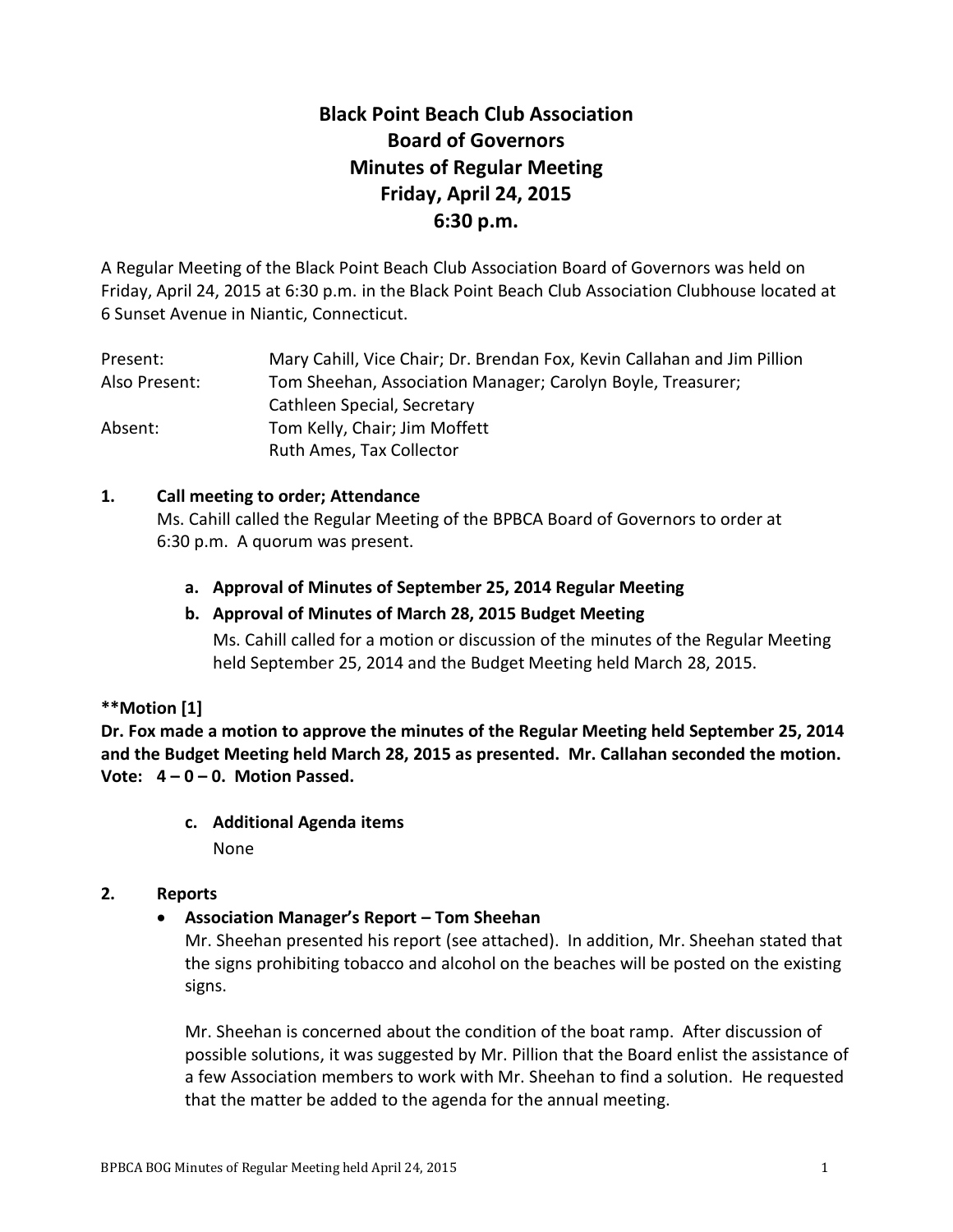Mr. Callahan asked about condition of the trees behind Sea Crest Avenue. Ms. Ann Farley had expressed concern about them at the September 25, 2014 meeting. Mr. Sheehan said that the trees may be on private property and the house where the trees are located is scheduled for demolition. This may solve the problem.

Mr. Callahan also asked if pads will be placed on the basketball poles. Mr. Sheehan will look into it.

## **Treasurer's Report – Carolyn Boyle**

Ms. Boyle reviewed the tax report as of April 24, 2015. The Association has received more than \$4,000 than projected on zoning applications and more than \$3,000 than budgeted for liens and interest. Overall, total income to date is \$258,130 and total expenses are \$180,734, which leaves a net income of \$77,396. Ms. Boyle is expecting several more bills in May.

Mr. Callahan requested that the long-term capital budget balance and checkbook balance be included in the monthly reports. Ms. Boyle will include them on future reports.

### **\*\*Motion [2]**

**Mr. Callahan made a motion to accept the Treasurer's report of April 24, 2015. Mr. Pillion seconded the motion.**

**Vote: 4 – 0 – 0. Motion Passed.**

### **Tax Collector – Mary Cahill for Ruth Ames**

Ms. Ames was not present at the meeting but had provided a copy of her report. The report noted that \$205,176.63 was to be collected on the 2013 Grand List; \$204,028.55 has been collected; \$1,148.08 is outstanding. Ms. Ames's report stated that the four outstanding accounts have had liens placed on them and reminders have been sent. There are no prior year taxes to be collected.

Ms. Boyle noted that over \$4,600 has been collected in prior year taxes.

### **\*\*Motion [3]**

**Dr. Fox made a motion to accept the Tax Collector's report as of April 20, 2015. Mr. Pillion seconded the motion.**

**Vote: 4 – 0 – 0. Motion Passed.**

### **Chair's Report – Mary Cahill for Tom Kelly**

In Mr. Kelly's absence, Ms. Cahill reported that the Secretary has resigned but will stay on through May. Ms. Cahill asked the Secretary to distribute her updated job description to the Board for review. The vacancy will be posted as soon as possible. The posting will include the job description and salary and will request that cover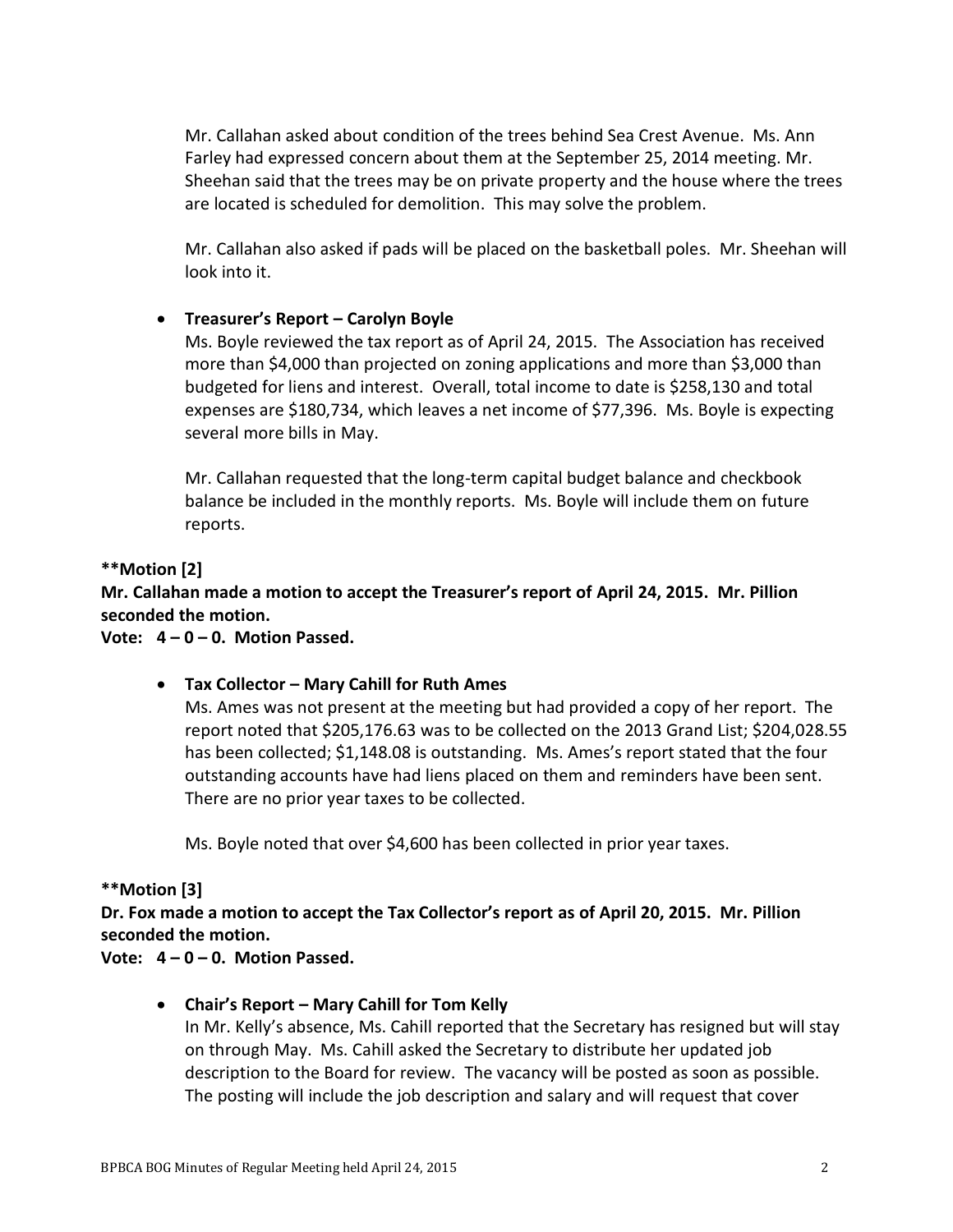letters and resumes be sent to the Chair's attention by May 22, 2015. The Secretary will circulate the applications to the Board.

Dr. Fox and Mr. Callahan had questions about the time requirements and skills needed for the position. The position is year-round with the heaviest volume of work from March through October. The Secretary said that applicants should be proficient in Word, Excel and WordPress.

**\*\*Motion [4]**

**Mr. Callahan made a motion to approve the revised job description for the position of Secretary. Dr. Fox seconded the motion.**

**Vote: 4 – 0 – 0. Motion Passed.**

## **Ex Officio to Zoning – Mary Cahill**

Ms. Cahill asked that the Secretary check the term expirations of the Zoning Commission members. The Secretary stated that Mr. Cenci had been elected to serve a three-year term ending in 2016, but the following year was again elected to a threeyear term, which would have his term ending in 2017.

## **Ex Officio to the Zoning Board of Appeals – Mary Cahill for Tom Kelly**

Ms. Cahill asked that the Secretary check the term expirations of the Zoning Board of Appeals members. More research will have to be done because it appears that some of the members' terms have expired. The Secretary will look into it.

### **3. New Business**

None

## **4. Old Business**

Dr. Fox said that an Association member had asked that the BOG re-visit the suggestion of providing the Association Manager with a golf cart. Mr. Pillion asked Mr. Sheehan to research the cost of a golf cart.

## **5. Communications**

Made available (log attached).

## **6. Public Comment**

Mr. Phil Lombardo, 3 East Shore Drive, asked that the BOG consider adding a Public Comments section to the earlier part of the meeting agenda. This will allow members to express their opinions and concerns on matters before the Board votes on them.

Ms. Sandy Sheehan, 18 Indianola Road, asked that the Board keep the Secretary's position as one position. Having held the position herself and seeing how difficult it was when the position was split into a Recording Secretary and Correspondence Secretary, she would not like to see that done again. She also stated that the Secretary's position is more responsible and takes more time than people realize. Regarding golf carts, Ms. Sheehan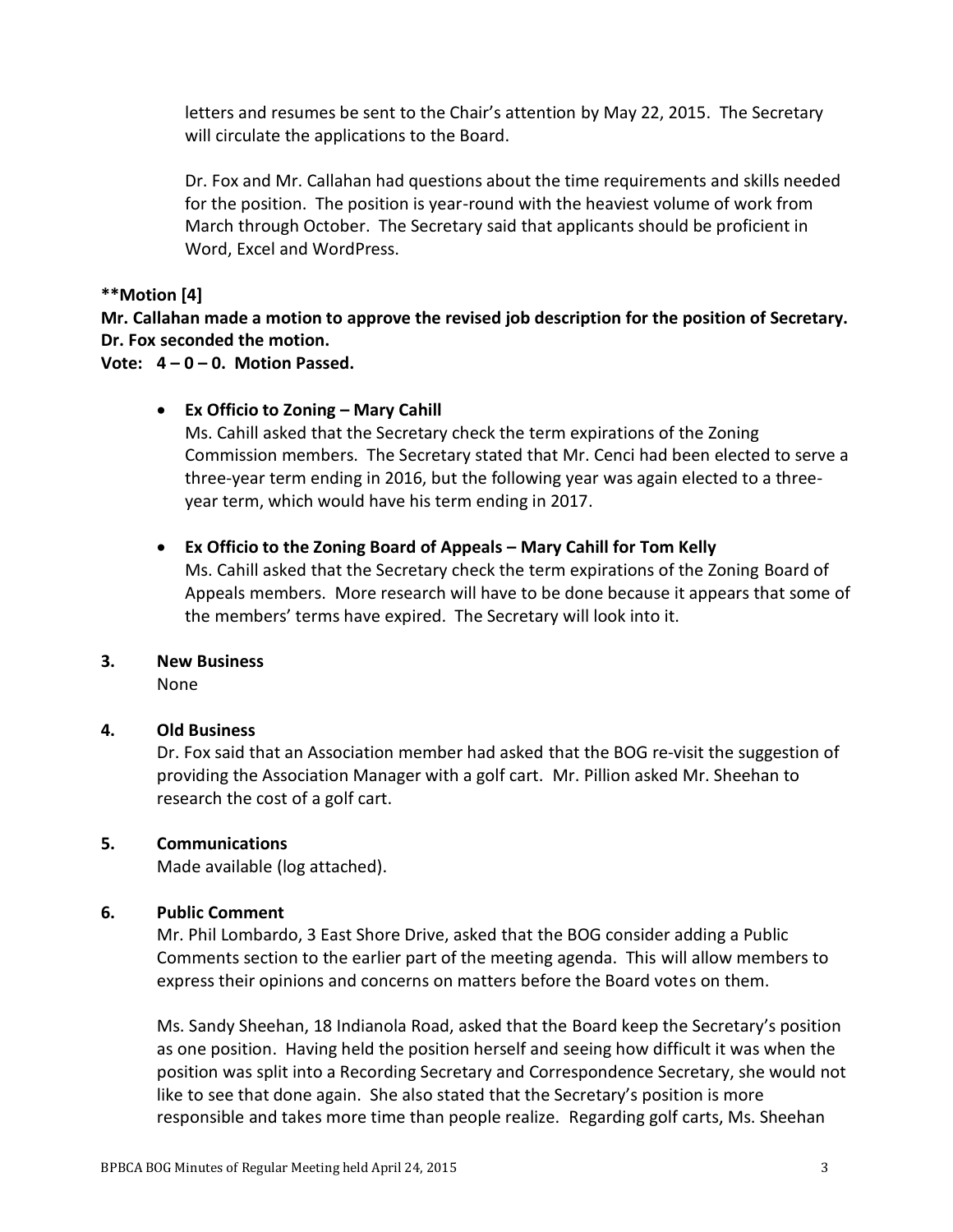said that club carts are more detailed, with headlights, seatbelts, etc. and cost about \$2,000 - \$3,000. There are golf carts available for less than that, but they would need the required lights, flags, seatbelts, etc. added, which would cost more.

Tom Sheehan, 18 Indianola Road, as a member, offered very kind words and thanked the Secretary.

## **7. BOG Response**

Mr. Callahan agreed with Mr. Lombardo's reasoning for including Public Comments earlier in the meeting as was once done. Mr. Pillion suggested adding Public Comments after Reports and before New Business, while still keeping it after Communications and before BOG Response.

### **8. Executive Session**

## **\*\*Motion [5]**

**Ms. Cahill made a motion that the Board enter Executive Session at 7:20 p.m. to discuss personnel matters. Mr. Callahan seconded the motion.**

**Vote: 4 – 0 – 0. Motion passed.**

### **\*\*Motion [6]**

**Dr. Fox made a motion to exit Executive Session at 8:15 p.m. and return to the Regular Meeting with no action taken. Mr. Callahan seconded the motion.** 

**Vote: 4 – 0 – 0. Motion passed.**

### **9. Adjournment**

There being no further business before the Board, Ms. Cahill called for a motion to adjourn.

### **\*\*Motion [7]**

**Mr. Pillion made a motion to adjourn the BPBCA Board of Governors Regular Meeting of April 24, 2015 at 8:30 p.m. Mr. Callahan seconded the motion. Vote: 4 – 0 – 0. Motion passed.**

**Respectfully submitted,**

**Cathleen Special, Secretary**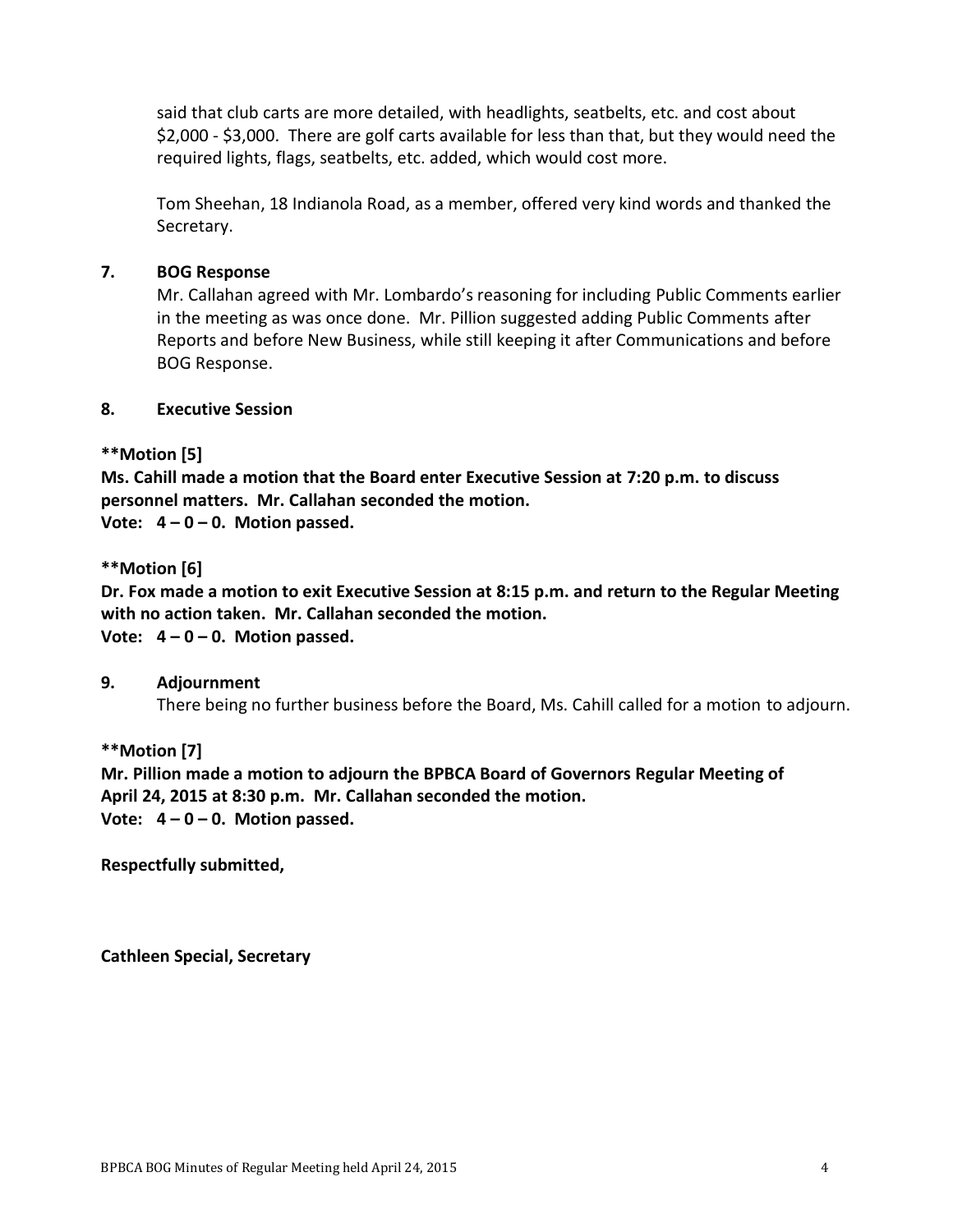#### **Manager's Monthly Report**

#### April 24th, 2015

#### Quick Recap of 2014 "Off Season"

- 1. Bathroom renovations completed in November. \$1000 under **BOG** approved budget.
- 2. One vandalism incident to the cement chain post at the clubhouse driveway.
- 3. 3 Ruptured water pipes at private dwellings. In each case the town was notified and water was shut off at the street.
- 4. 2 Open windows and 1 open door to private dwellings. ELPD responded. No damage or theft reported.
- 5. Severe Nor'easter damage to boat ramp and Sea view Catwalk.  $#$ , ovo
- 6. Sale of Sea Spray ROW completed.
- 7. BOG approved proposed budget with a 1.586 Mill Rate.  $1.51$

## Current Budget [2014-2015] Work in Progress:

- 1. New 12 X 24 foot Storage Shed will be delivered the week of May 19th, which includes site preparation.
- 2. A cement patio extension to be installed late May, weather permitting. From existing patio to shed door's
- 3. New Sound System installed at Clubhouse April 12th, 2015.

#### Wureless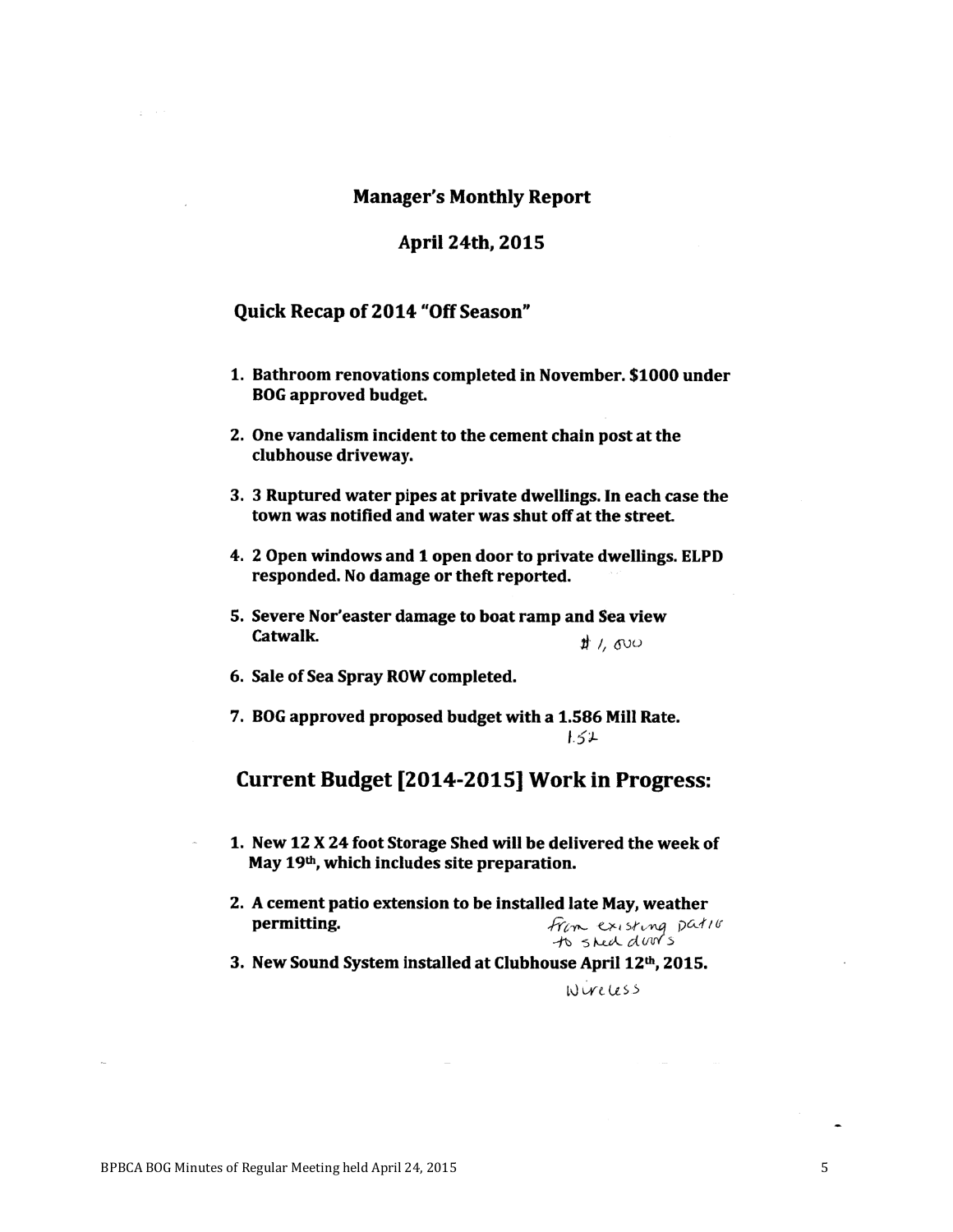- 4. Mid May, Playground will be replenished with 6 inches of new mulch.
- 5. Billow Road storage area is scheduled to be cleared of brush, and will have a stone overlay in late May. Will save \$800 lyear stone - similar to Whitecap lot
- 6. Weather permitting, beaches are scheduled to be groomed mid to end May.
- 7. Weather permitting, Kayak racks placement scheduled for mid May.
- 8. Weather permitting, all water equipment scheduled for placement by June 1st.
- 9. Clay Courts scheduled for Late May, Early June, date subject to contractor. Owner of N.E. Tennis Courts
- 10. Hard courts open mid May.

was injured. american convits will take over + honor our contract

11. Repair to Boat Ramp, and Sea View walkway also in May, weather permitting.

### **Final Comment:**

BOG Office to be painted and carpet will be installed on May 4<sup>th</sup>, 2015. Remnant carpet was purchased for a savings. Again, many thanks to Kim [Sheehan] Meyers, for her donation of the conference table, chairs and file credenza.

Regards,

**Tom Sheehan Association Manager**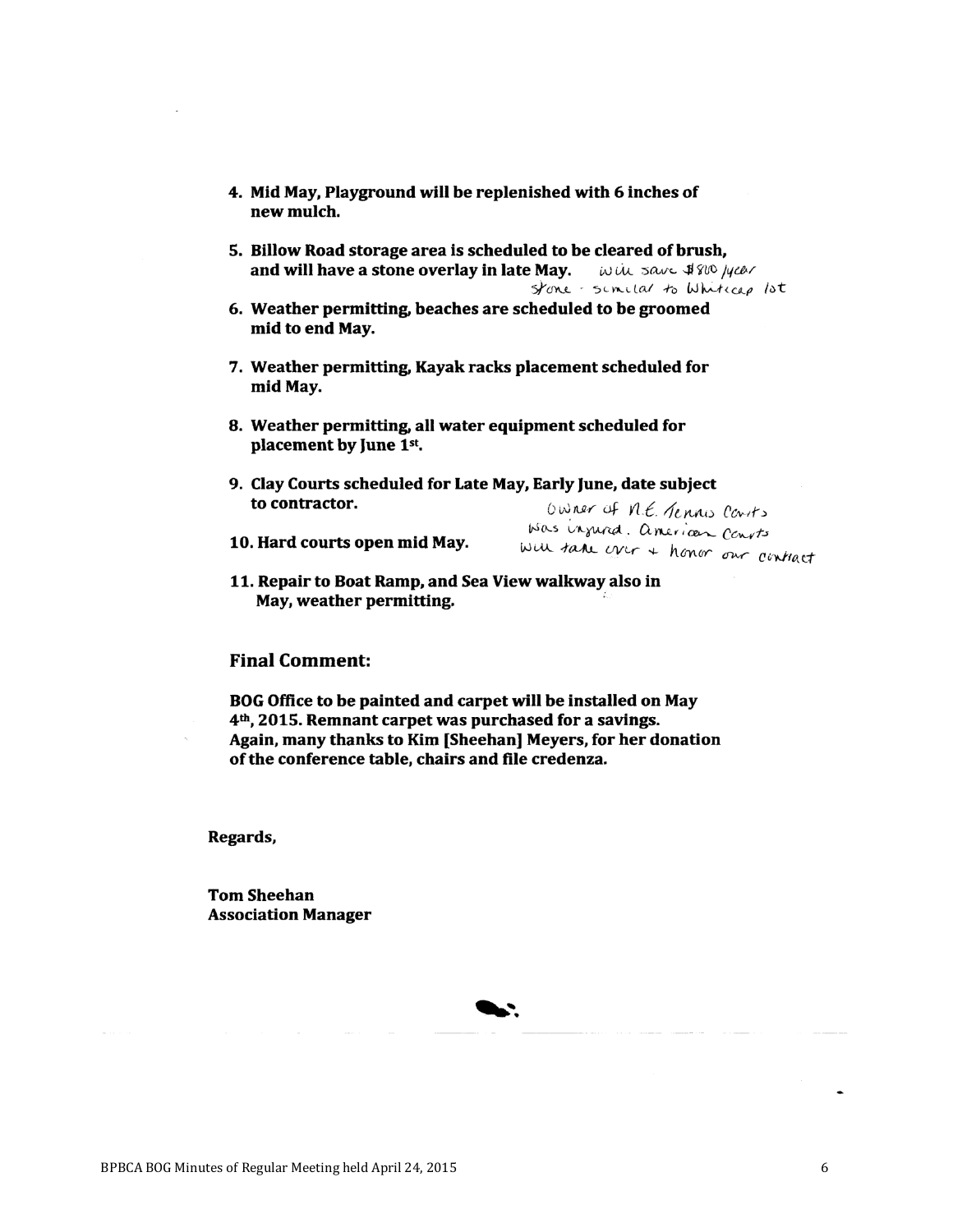#### Black Point Beach Club 6 Sunset Avenue, Niantic, CT 06357 Secretary's Log 2014-15 for April 24, 2015 Regular Meeting

| Date       | To                                 | From                 | Matter                                                                   | Format      |
|------------|------------------------------------|----------------------|--------------------------------------------------------------------------|-------------|
| 10/3/2014  | G. Hickey                          | C. Special           | Request for Rec Program job application                                  | email       |
| 10/9/2014  | <b>BOG</b>                         |                      | Technology for neighborhood<br>communication                             |             |
|            |                                    | C. Croteau           |                                                                          | email       |
| 10/16/2014 | <b>BOG</b>                         | C. Besade            | Radioactive rain                                                         | email       |
| 10/21/2014 | C. Special                         | T. Sheehan           | E-blast regarding kayak removal                                          | email       |
| 10/22/2014 | L.Olding (webmaster)               | C. Special           | E-blast regarding kayak removal                                          | email       |
| 11/18/2014 | C. Special                         | M.E. Connors         | Contact information                                                      | email       |
| 11/18/2014 | R. Ames                            | C. Special           | Contact information for M.E. Connors                                     | email       |
| 11/19/2015 | <b>BPBCA</b>                       | Town of East<br>Lyme | Meeting of Government Agencies to be<br>Public                           | email       |
| 11/20/2014 | C. Special                         | T. Sheehan           | E-blast regarding clubhouse open house                                   | email       |
| 11/23/2014 | <b>BOG</b>                         | J. Earley            | Letter of appreciation for T. Sheehan                                    | email       |
| 11/24/2014 | <b>BOG</b>                         | S. Mattson           | Questions regarding beach access                                         | email       |
| 11/30/2014 | C. Special                         | J. Campion           | Photos of clubhouse renovations for<br>website                           | email       |
| 12/3/2014  | <b>BOG</b>                         | C. Special           | Letter of appreciation for T.Sheehan from J.<br>Earley                   | email       |
| 12/12/2014 | C. Special                         | G. Miller            | Old Lyme resident who wanted to post on<br>our bulletin board            | email       |
| 12/19/2014 | G. Hickey                          | T. Sheehan           | Plans for 2105 Club season                                               | email       |
| 1/9/2015   | C. Special                         | M.E. Connors         | Questions regarding parking stickers                                     | email       |
| 1/16/2015  | C. Special                         | <b>B.</b> Brucker    | Black Point phone directory                                              | email       |
| 1/22/2015  | C. Special                         | T. Sheehan           | Request for thank you letter to be sent to K.<br>Meyers                  | email       |
| 1/26/2015  | K. Meyers                          | T. Kelly             | Thank you for donation of office furniture                               | <b>USPS</b> |
|            |                                    |                      |                                                                          |             |
| 1/27/2015  | <b>BOG</b>                         | C. Special           | Thank you to K. Meyers                                                   | email       |
| 2/1/2015   | J. Earley                          | C. Special           | Acknowledgement of letter re: T. Sheehan                                 | <b>USPS</b> |
| 3/4/2015   | <b>BOG</b>                         | H. Bartlett          | CT Tigers group outings for 2015 /<br>forwarded to Men's & Women's Clubs | email       |
| 3/31/2015  | C. Boyle, J. Campion,<br>G. Hickey | C. Special           | Request for information for annual meeting<br>mailing / responses        | email       |
|            |                                    |                      |                                                                          |             |
| 4/6/2015   | C. Special                         | S. Sheehan           | File clean up                                                            | email       |
| 4/9/2015   | J. Campion                         | C. Special           | Request to respond to Facebook request<br>regarding bocce                | email       |